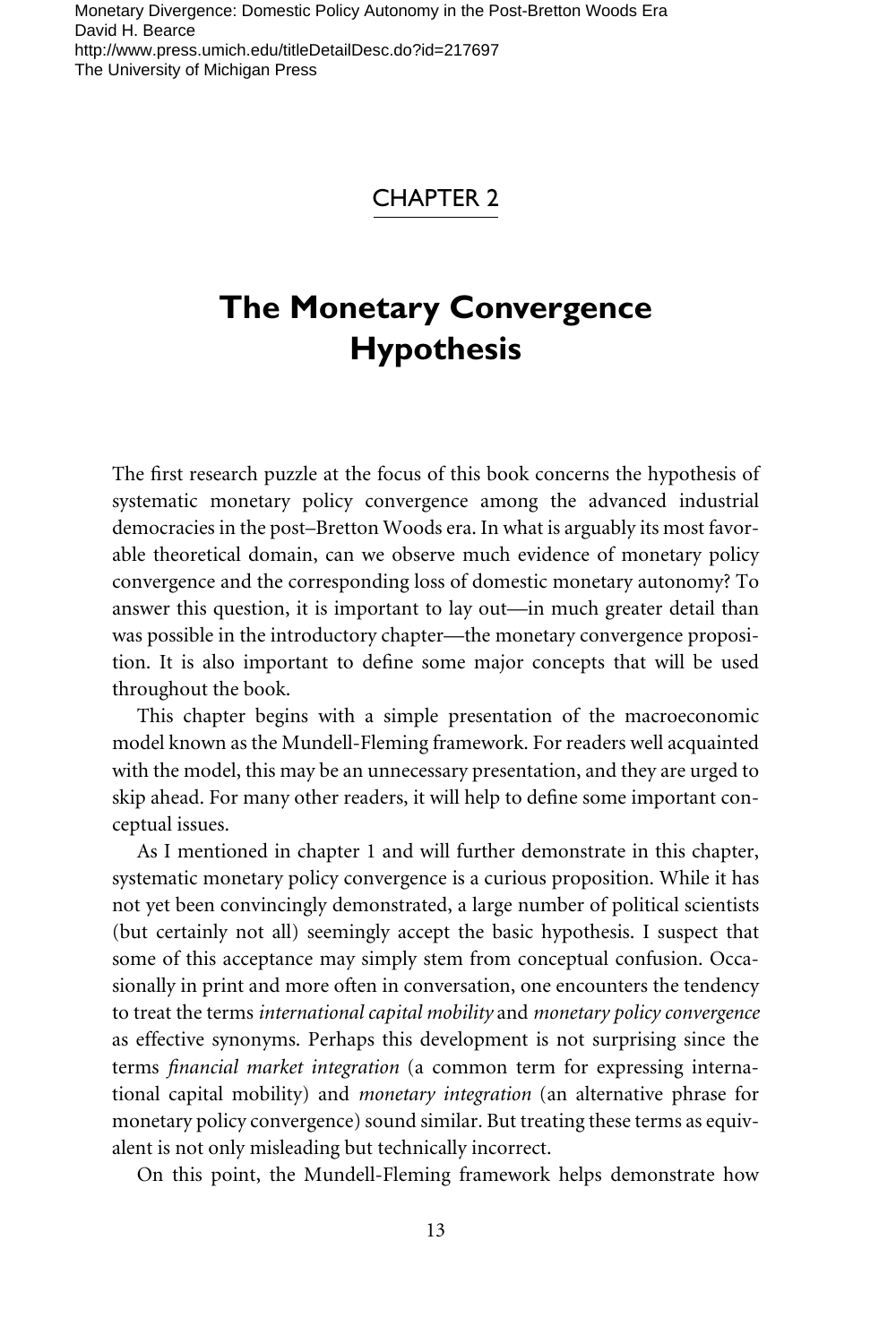The University of Michigan Press

# 14 **Monetary Divergence**

international capital mobility is conceptually distinct from monetary policy convergence, or the loss of domestic monetary autonomy. The former concept concerns private capital markets, while the latter is concerned with how public sector actors use the national monetary policy instrument. Thus, we simply cannot take the well-established fact of international capital mobility among the advanced industrial democracies in the post–Bretton Woods era as prima facie evidence for their monetary policy convergence. Not only are international capital mobility and systematic monetary policy convergence different theoretical concepts, the former is not even a sufficient condition for the latter.

After presenting the Mundell-Fleming framework, this chapter will work through the logic of the monetary convergence hypothesis as it has been developed in the political science literature. This exercise helps demonstrate how the hypothesis has advanced in the discipline, despite the lack of strong empirical evidence supporting the theoretical proposition. Of course, that there is not yet much evidence in favor of systematic monetary convergence does not mean that the hypothesis is falsified. But it does reveal how the hypothesis desperately requires some rigorous empirical evaluation.

Finally, having worked through the details of the monetary convergence hypothesis, this chapter will conclude by discussing several problems facing its causal logic. These potential problems illustrate why we cannot continue to accept the notion of systematic monetary convergence among the advanced industrial democracies in the post–Bretton Woods era without bringing some additional evidence to bear on the proposition. Such evidence is presented in chapter 3.

# **1. The Mundell-Fleming Framework**

The model known in the open-economy macroeconomic literature as the Mundell-Fleming framework (Mundell 1960, 1963, 1968; Fleming 1962) is perhaps more commonly known in the political science literature as the "unholy trinity" (Cohen 1993) or "impossible trinity" (Broz and Frieden 2001). At its most basic level, the model describes the existence of a monetary policy trilemma facing national policymakers. This monetary trilemma states that from a menu of three potentially desirable economic conditions—(1) domestic monetary policy autonomy, (2) external currency stability, and (3) international capital mobility—governments can achieve at most only two of the three at any one time.

The first menu item—domestic monetary policy autonomy—simply refers to the ability of national governments to direct their monetary policy instru-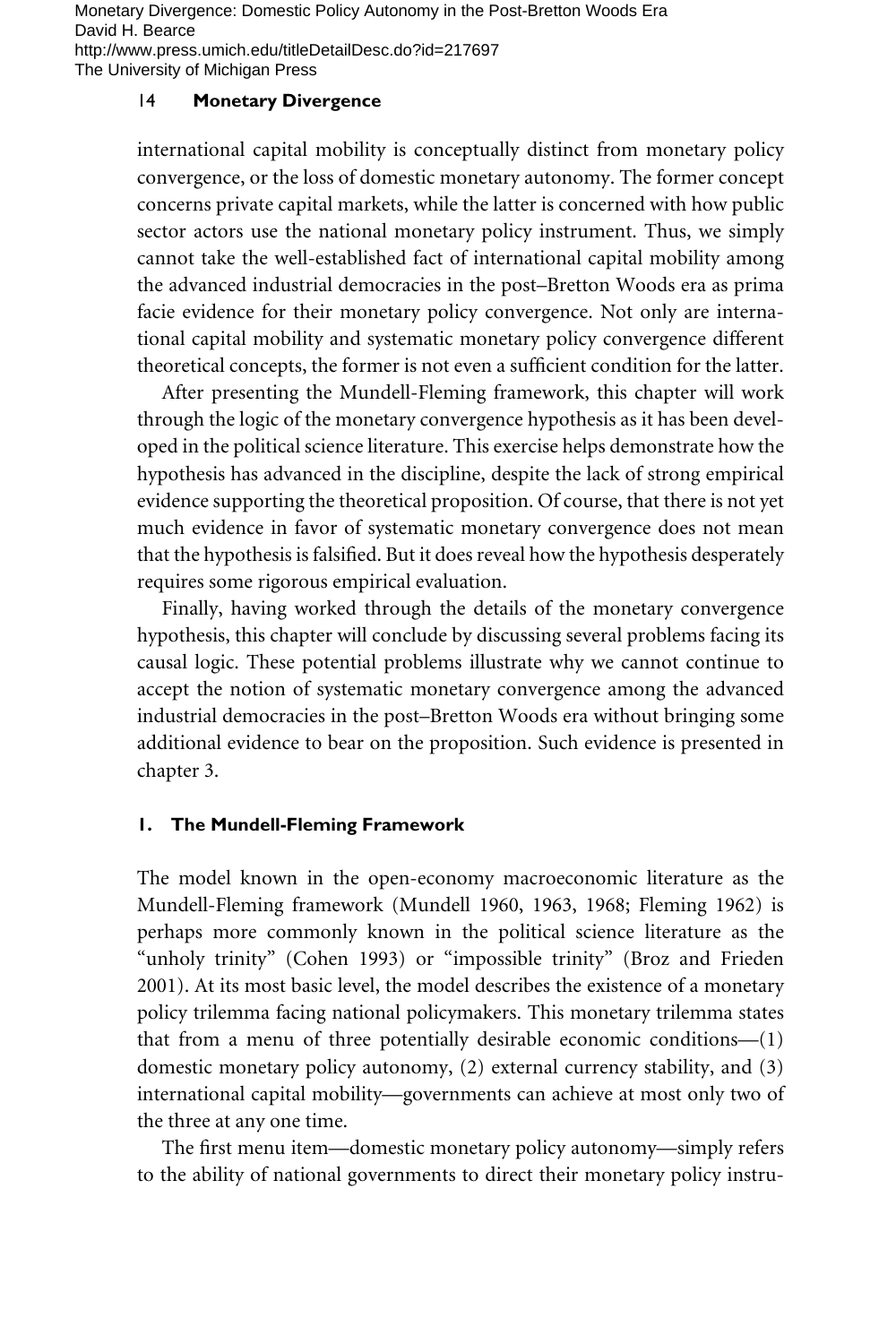ment toward certain domestic economic objectives. For example, faced with an economic decline and societal demands for more growth and employment, governments might desire to lower interest rates to stimulate economic activity. Alternatively, in an economy with rising prices and societal demands for domestic price stability, governments might like to raise interest rates to reduce inflationary pressures. While there are certainly limits to what governments may be able to achieve domestically with interest rate changes, especially if market actors anticipate such changes in advance, democratic governments nonetheless perceive monetary policy independence as potentially desirable in at least the short to medium term.

The second menu item—external currency stability—is defined as fixing the national currency's value relative to some external benchmark. Many actors consider exchange rate stability as desirable because currency variability and volatility potentially impede cross-border trade and investment. Indeed, governments often cite expanding international trade and, by extension, national income as the major justification for making fixed exchange rate commitments. For example, a positive relationship between exchange rate stability and international trade was given as the main foundation for monetary coordination leading to monetary union in Western Europe (see, e.g., Commission of the European Communities 1990).<sup>1</sup>

At this point, it is also useful to distinguish between a country's de jure and de facto exchange rate regimes. The former refers to the formal, or stated, commitments made by the government, often to fix or stabilize the national exchange rate within a certain range. The latter refers to the actual stability of the national currency's value relative to some external benchmark. Governments that achieve greater external currency stability are said to have a more fixed de facto exchange rate regime. Thus, the second menu item—external currency stability—is a synonym for de facto fixity, which may be unrelated, in practice, to de jure regimes and commitments. This is a very important point, which will be discussed in more detail later in this chapter.

The third menu item—international capital mobility—refers to the ability of investors to move their money and capital assets across international bor-

1. Despite the expected connection between exchange rate stability and increased cross-border commerce, it is important to acknowledge that the evidence on this relationship is, at best, mixed. As one International Monetary Fund review reported: "The large majority of empirical studies on the impact of exchange rate variability on the volume of international trade are unable to establish a systematically significant link between measured exchange rate variability and the volume of international trade, whether on an aggregated or on a bilateral basis" (cited from Edison and Melvin 1990, 21). Similarly, Levy-Yeyati and Sturzenegger (2003) found no link between de facto fixed exchange rates and economic growth for developed countries.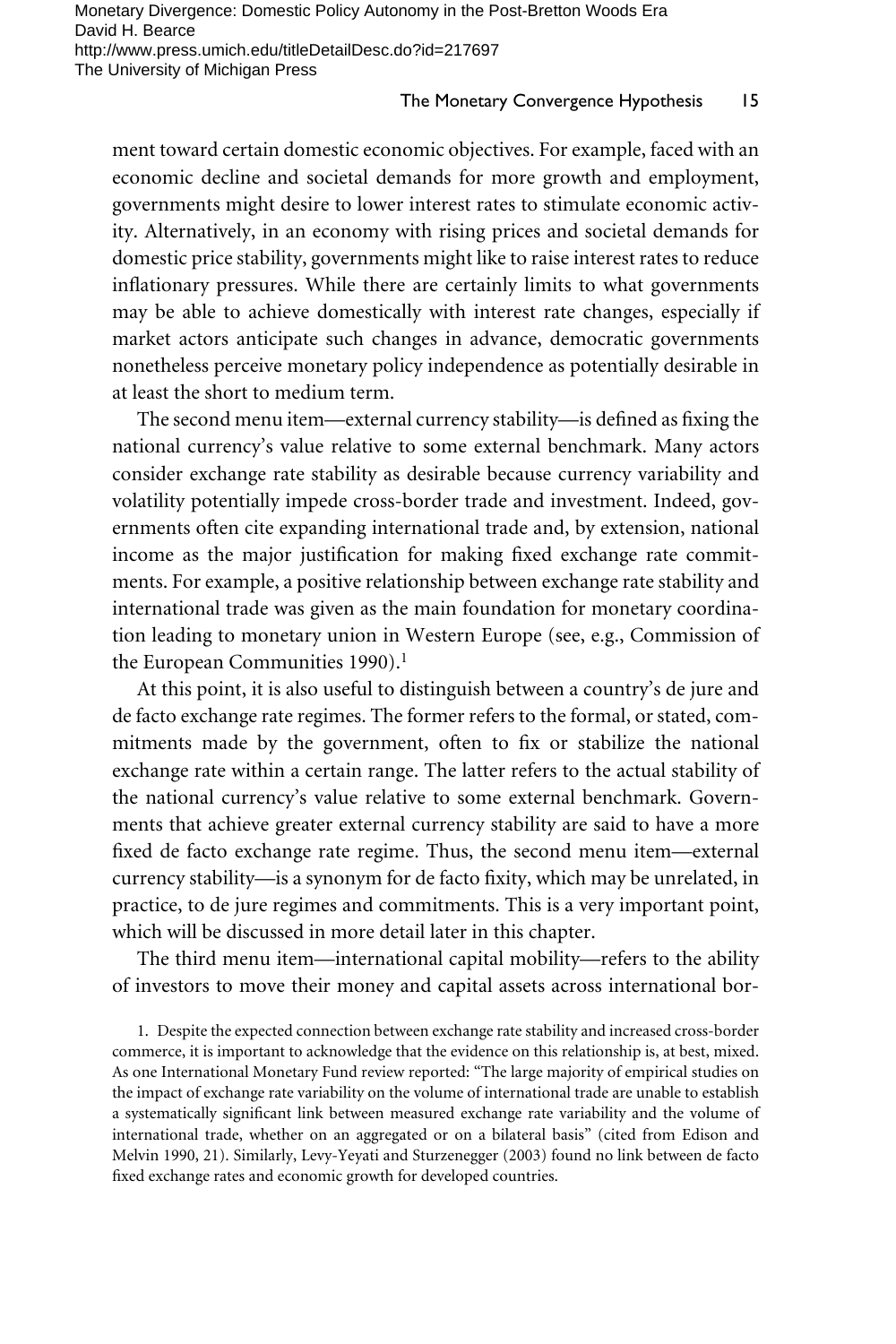The University of Michigan Press

# 16 **Monetary Divergence**

ders without government interference. National governments arguably prize international capital mobility because of the efficiency gains associated with integrated financial markets. Capital abundance is a desirable economic condition, and an open financial market serves to attract capital assets from outside the domestic economy. Furthermore, regulating national capital markets became a difficult task for democratic governments beginning in the late 1960s. As Krugman (1999, 61) argued, governments want "to assure business that money can be freely moved in or out of the country, if only to avoid the bureaucracy, paperwork, and opportunities for corruption inevitably associated with any attempt to limit capital movements."

There is, of course, a potential downside to international capital mobility. Open financial markets also allow for capital assets to exit the domestic economy when local conditions become less attractive relative to external investment opportunities. Thus, of the three menu items of the "impossible trinity," international capital mobility may be the least prized by national governments. Cohen (1993, 147) observed, "if polled 'off the record' for their private preferences, however, most [governments] would probably admit to prizing exchange-rate stability and policy autonomy even more [than international capital mobility]."

Since governments can choose only two of these three menu items at any one time, the Mundell-Fleming trilemma identifies the possibility of three different international monetary orientations. These three different international monetary orientations, or combinations of monetary policy choices, are concisely illustrated in figure 1. At least in principle, governments could be at any of the three sides of the triangle; but at any given side, they lose the desirable economic condition at the opposite angle. Over the last century, we have certainly seen examples of all three international monetary policy orientations, as illustrated in figure 2. For convenience reasons, scholars have often tended to identify a dominant international monetary orientation with a particular historical period, although such characterizations do not necessarily mean that all governments in the international monetary system necessarily followed the dominant orientation during the period in question.<sup>2</sup>

Political scientists have also sometimes talked as if international capital mobility is a relatively new feature of the international monetary system, unique to the post–Bretton Woods era. But international capital mobility

<sup>2.</sup> For example, Cohen (1995, 212) notes that even during the classic gold standard, supposedly the golden age of exchange rate stability under capital mobility, "monetary authorities developed a variety of techniques for evading the rules of the game." He adds, "Monetary policies in this period were never really either fully passive or simply automatic."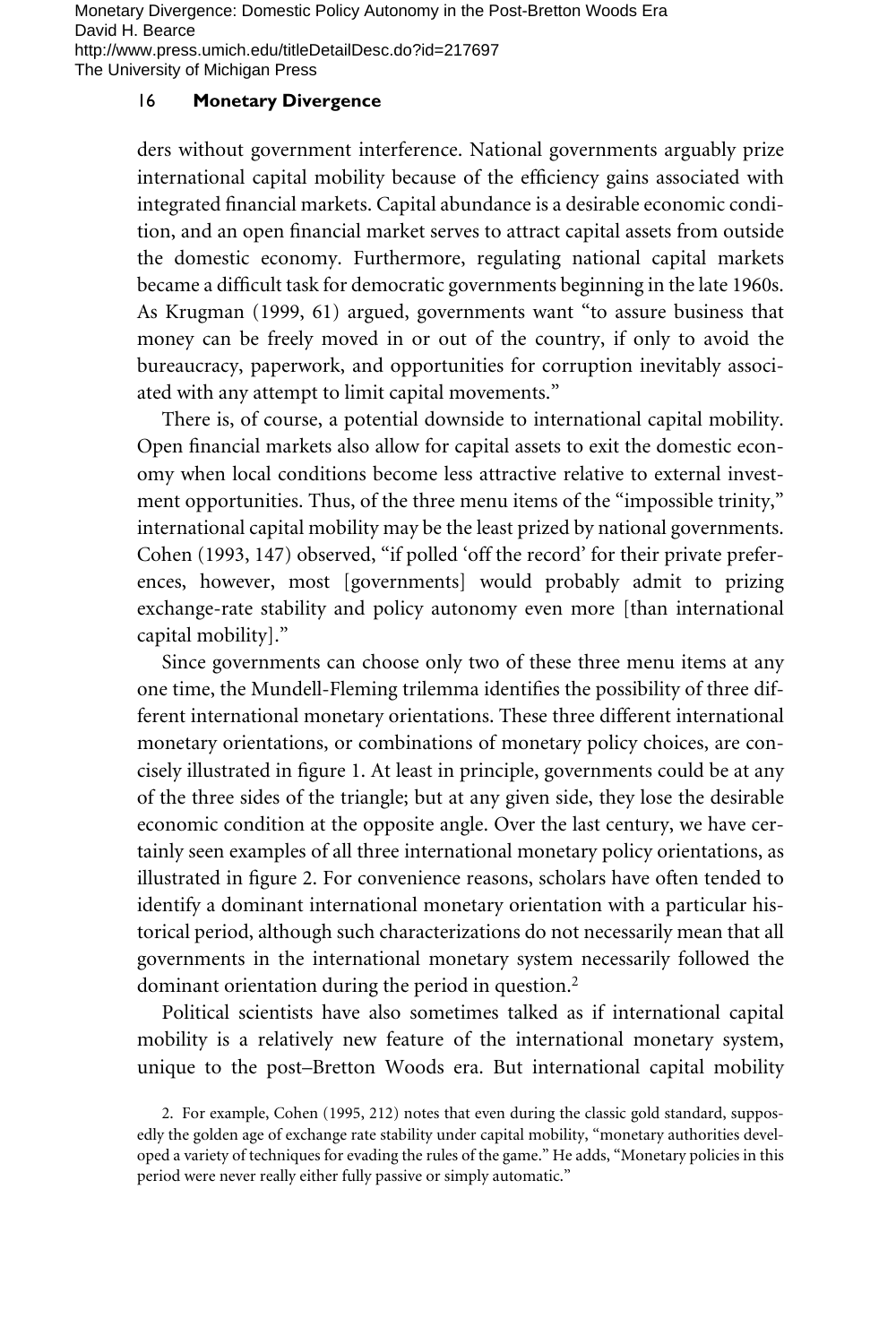The Monetary Convergence Hypothesis 17



Fig. 1. Three International Monetary Policy Orientations

marked the years before World War I, as well as the interwar era (see Verdier 1998; Nurkse 1944). To protect against external currency variability, the major powers in the international system constructed "fixed" exchange rate regimes, the successful operation of which required the subordination of monetary policy to the external objective of maintaining a stable currency. The classic gold standard, which operated between 1870 until the outbreak of World War I, is generally considered a success in terms of exchange rate stability (see, e.g., Gilpin 1987, 123–27), in large part because governments had not yet developed the interventionist practices—requiring domestic policy autonomy—that would later come to characterize the Keynesian welfare state (Ruggie 1982).

After World War I, the European powers attempted to construct another fixed exchange rate regime under the condition of international capital mobility. However, the new gold exchange standard, adopted in 1922, was only partially successful in stabilizing national exchange rates (see Simmons 1996). During the interwar years, European governments faced better-organized domestic constituencies and new political ideologies demanding that available policy instruments be directed toward internal economic objectives (see Eichengreen 1996, chap. 3). Under such political pressure, the gold exchange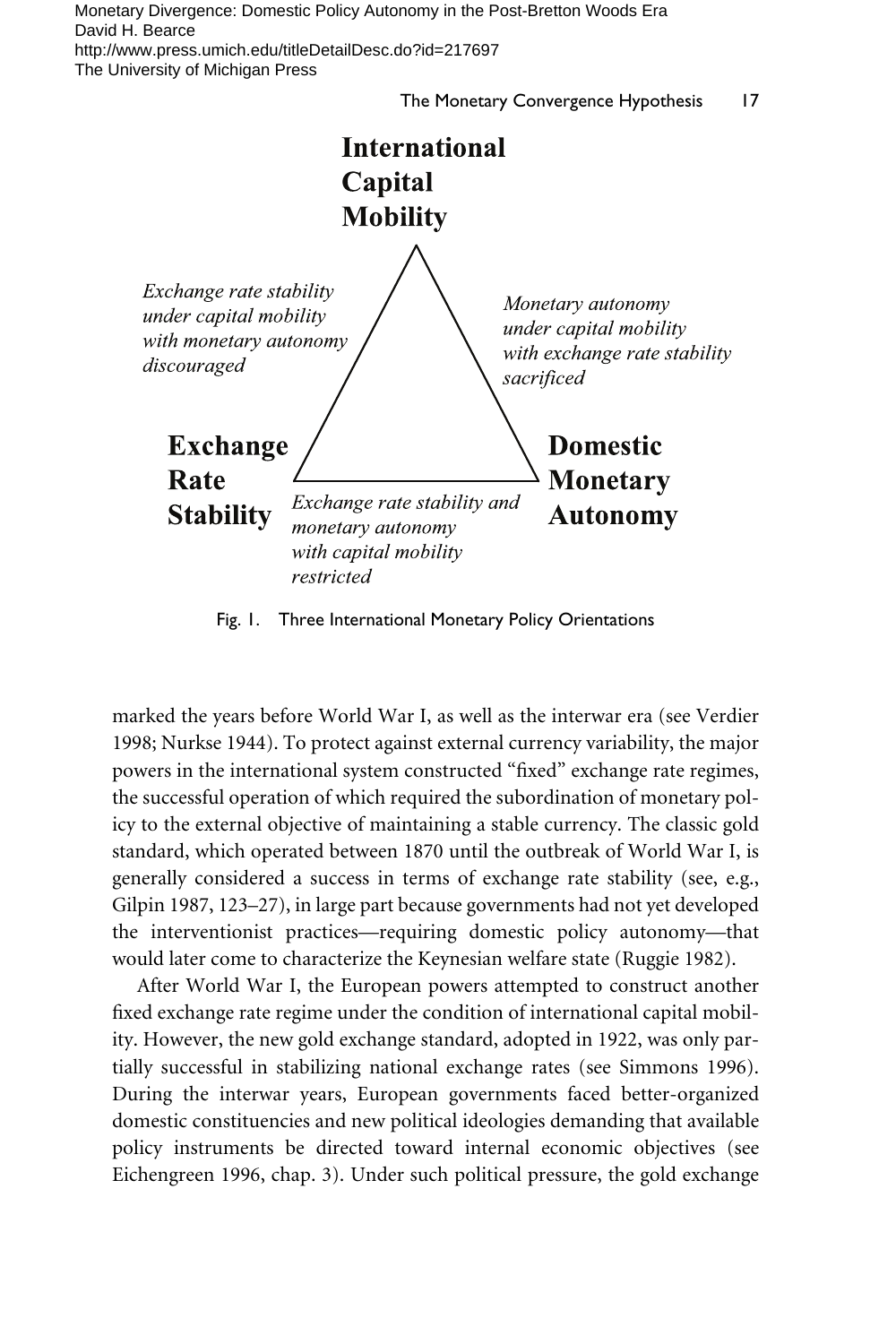# 18 **Monetary Divergence**



Fig. 2. Examples of Different International Monetary Orientations

standard was abandoned in the early 1930s, as national governments opted for domestic policy autonomy under international capital mobility, sacrificing the external goal of exchange rate stability.

The Bretton Woods system, created in 1944 and ended in the early 1970s, sought to provide national governments with both external currency stability and domestic policy autonomy. Ruggie (1982) labeled this new international monetary orientation "embedded liberalism," since the Bretton Woods system was economically liberal, seeking to foster international trade with more stable exchange rates. The fixed exchange rate regime in operation during the Bretton Woods era pegged the value of the U.S. dollar to gold and then pegged other national currencies to the U.S. dollar. But this internationally liberal orientation was embedded in a larger framework that permitted and even encouraged governments to intervene in their domestic economies to achieve national (and partisan) objectives concerning economic growth, employment, and inflation.

To obtain exchange rate stability with domestic monetary policy autonomy, governments were forced to restrict international capital flows, as much as it was possible to do so. Indeed, the Bretton Woods agreement acknowledged the right of states to impose capital controls and financial restrictions designed to discourage speculative flows of money (i.e., capital movements not linked to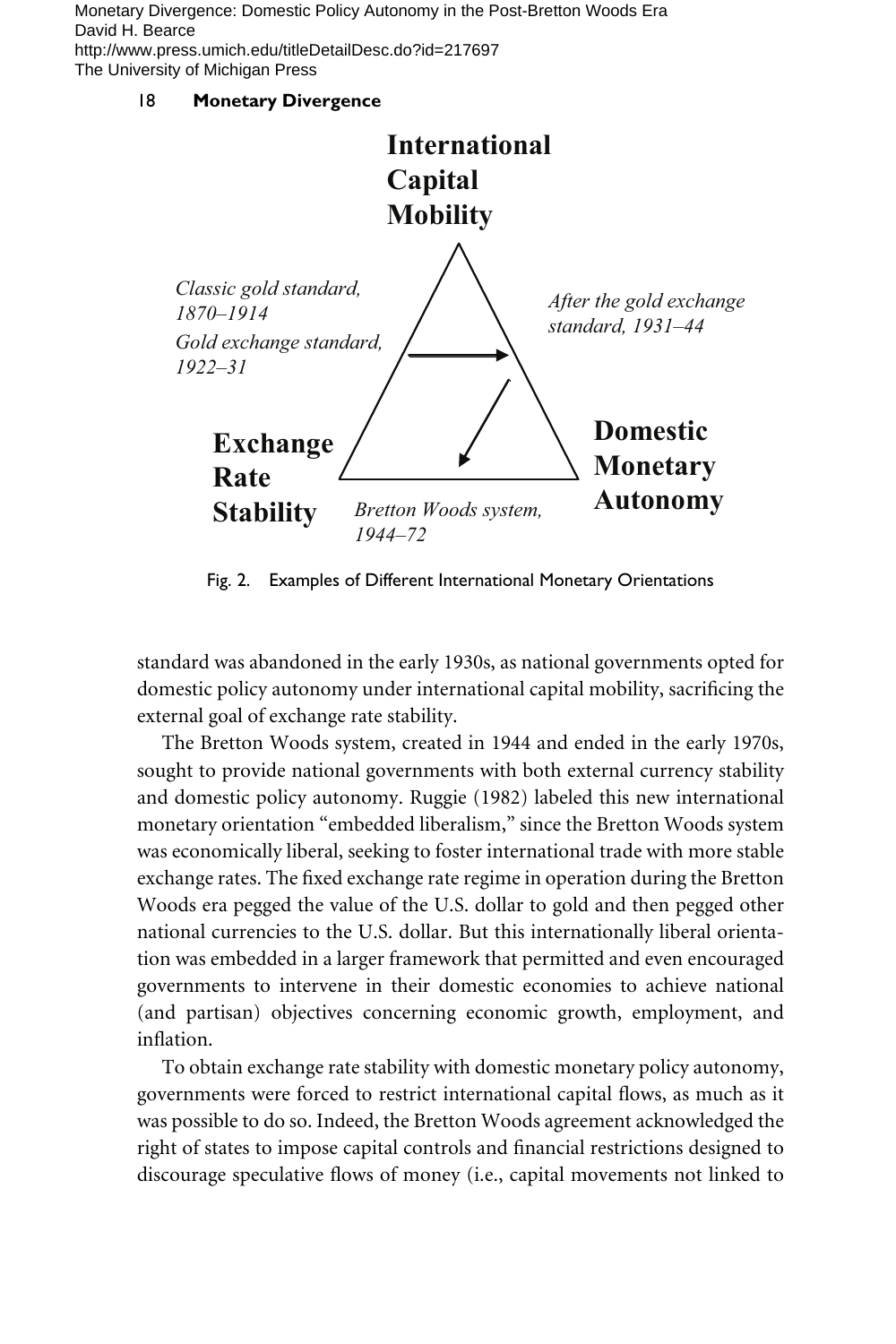trade flows). John Maynard Keynes (quoted from Gold 1977, 11) explained: "As a permanent arrangement, the plan accords to every member government the explicit right to control all capital movements. What used to be heresy is now endorsed as orthodox. . . . It follows that our right to control the domestic capital market is secured on firmer foundations than ever before, and is formally accepted as a proper part of agreed international agreements."

But restricting international capital flows was easier said than done. To cite Cohen's "Iron Law of Economic Controls," "limits on capital mobility must be multiplied at a rate at least equal to that at which means are found to circumvent them" (Cohen 1993, 147). In fact, the current and capital accounts of many advanced industrial democracies were quite open during the 1960s, before the final end of the Bretton Woods system in the early 1970s (see Quinn and Inclan 1997). With the expanding ability of capital holders to move their assets across national borders, governments simply could not simultaneously maintain both a fixed exchange rate and domestic policy autonomy. One or the other had to be sacrificed; consequently, the Bretton Woods system ended.

As I mentioned earlier, financial integration among the advanced industrial democracies has only expanded further in the post–Bretton Woods era. Consequently, I accept the conclusion advanced by other scholars (see Andrews 1994b; Webb 1995) that international capital mobility can reasonably be treated as a structural feature of the international monetary system, at least in the global North. Even if certain governments, especially rightist ones, encouraged capital liberalization (see Helleiner 1994), the international capital mobility constraint has become extremely difficult to reverse, even for leftist governments, due to advances in information and communications technology, as well as changes in national regulatory environments and market practices (see Bryant 1987; Cerny 1993; Goodman and Pauly 1993). Andrews (1994b, 214) has persuasively concluded: "the difficulties in reversing the trend toward financial integration derive in part from this diversity of sources and in part from their collective interaction. The costs of reversing the technological advances that underlie capital mobility are difficult to contemplate in any straightforward counterfactual sense."

Thus, at least for the advanced industrial democracies in the post–Bretton Woods era, the Mundell-Fleming trilemma can be reduced to a simpler dilemma. This dilemma concerns the trade-off between external currency stability and domestic monetary policy autonomy. Understanding this monetary policy trade-off in the post–Bretton Woods era brings us to the second research puzzle explored in this book. What factors have led the advanced industrial democracies to choose exchange rate stability, and what factors led them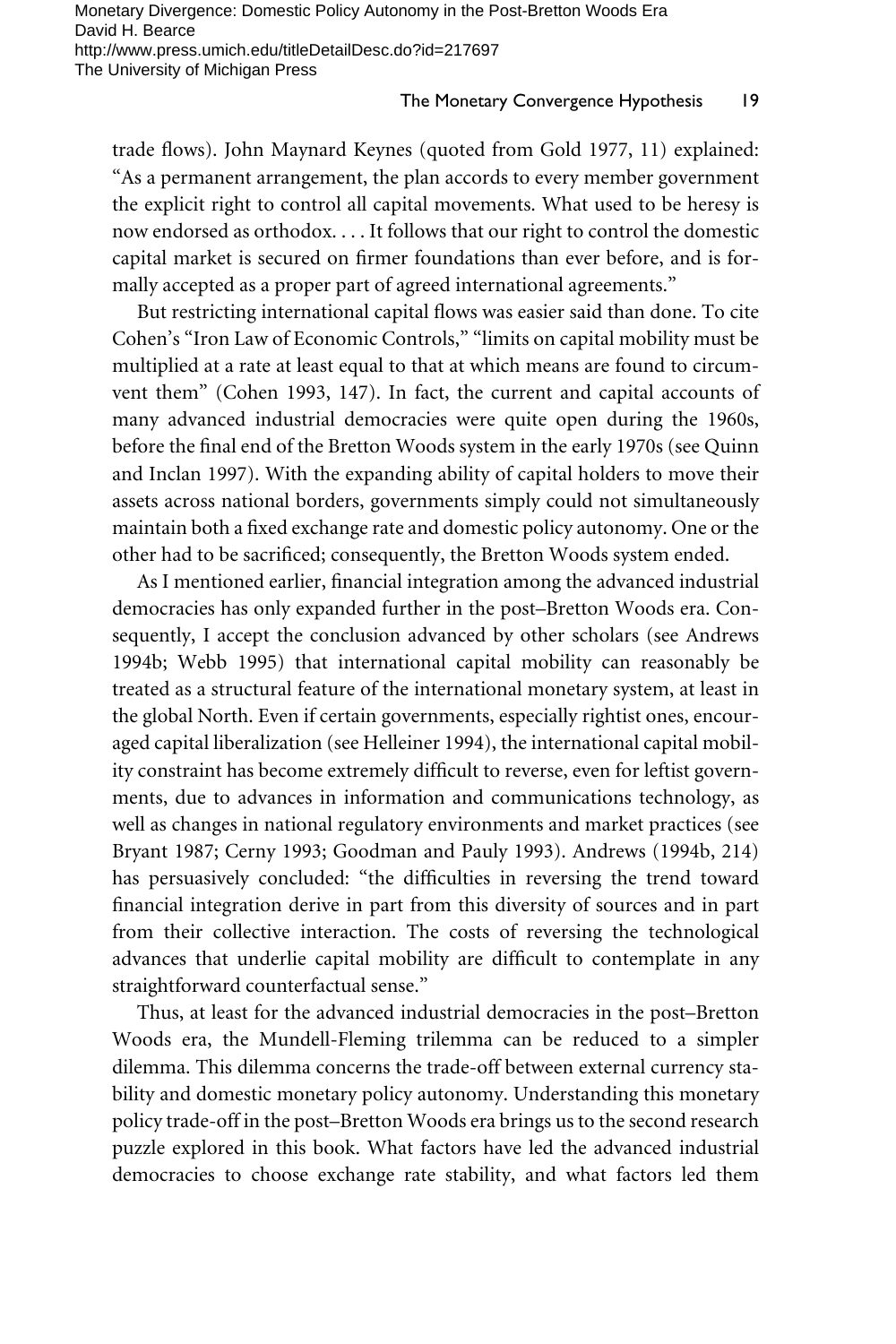# 20 **Monetary Divergence**

instead toward domestic monetary autonomy under the condition of international capital mobility?

# **2. The Systematic Monetary Convergence Hypothesis**

As I mentioned earlier, many political scientists, especially in the field of international political economy, would argue that we can already answer the question posed at the end of the preceding section. They propose that pressures associated with international capital mobility, or globally integrated financial markets, have made domestic monetary policy autonomy unachievable for the advanced industrial democracies in the post–Bretton Woods era. They thus maintain that, albeit with differing degrees of enthusiasm, OECD governments have been forced to make low inflation their overriding economic policy objective, which has led them toward exchange rate stability and away from domestic monetary autonomy (see fig. 3). Evidence supporting this proposition can arguably be seen in the various multilateral "fixed" exchange rate regimes formed in Western Europe since the early 1970s: first the European Snake (1972–78), followed by the European Monetary System (1979–98), and now the Economic and Monetary Union (since 1999). While not all OECD governments joined these multilateral regimes, many outsiders made similar unilateral commitments to fix their exchange rates.

The preceding paragraph concisely summarizes what might be termed the systematic monetary convergence hypothesis, known also in political science literature as the "capital mobility hypothesis" (Andrews 1994b). As I mentioned in chapter 1, the broad macroeconomic policy convergence hypothesis first entered the political science literature in the early 1990s (see table 1). While various parts of the broad macroeconomic convergence hypothesis have been seriously challenged, especially with regard to fiscal policy, monetary convergence remains a widely accepted proposition in certain circles. Even scholars critical of the "globalization as policy constraint" research program have stated that monetary policy remains the strongest case for the macroeconomic policy convergence thesis (see, e.g., Garrett 1998a, 802; Drezner 2001, 75).

One of the earliest statements in support of systematic monetary policy convergence came from Goodman (1992), who concluded that international capital mobility has "increased the overall pressure for monetary convergence" (217) and that, consequently, the "assumption of autonomy has become increasingly less tenable" (221). The loss of domestic policy autonomy was supposed to be especially acute for smaller OECD countries, as Moses (1994,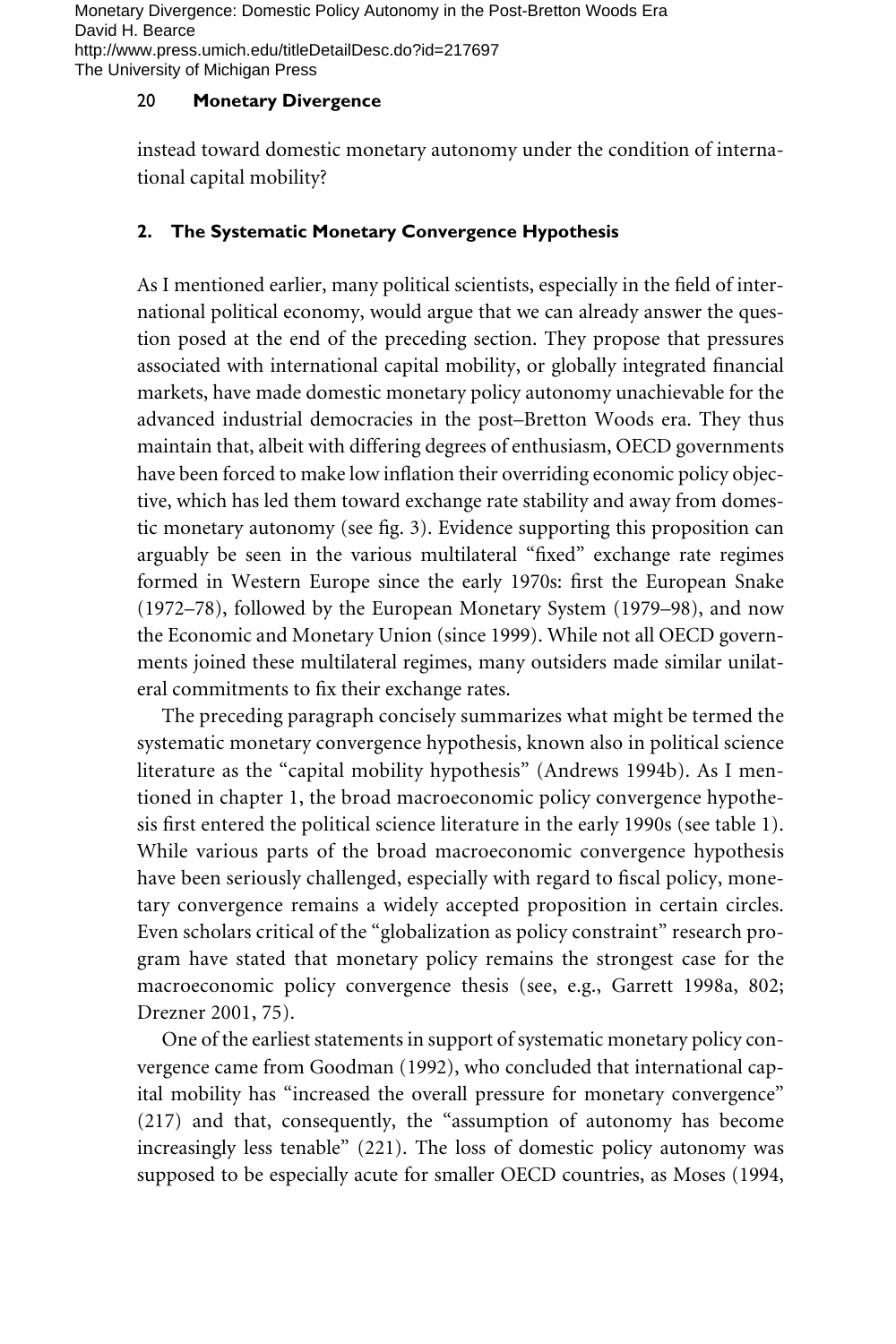The Monetary Convergence Hypothesis 21



Fig. 3. The International Monetary Orientation Predicted by the Systematic Monetary Policy Convergence Hypothesis

133) argued: "In a world with capital mobility, this has required that monetary policy [be] aimed at defending the exchange rate, and can no longer be used for internal stabilization. In effect, these changes have created a policy dilemma, limiting the number of policy instruments available to small open economies. Those that do remain appear to be insufficient for maintaining both internal and external balances." Moses continued, "instruments that were traditionally used for managing the internal balance have been diverted away from the internal balance and used to defend the external balance" (135), including the exchange rate.

Webb (1994) broadened this conclusion beyond just the small open economies, writing that "[w]ith few exceptions, national policy making autonomy has eroded dramatically" (395) and that "states—even the largest—have lost a great deal of macroeconomic . . . autonomy because of the growth of capital mobility" (399). Andrews (1994a, 428) reached a similar conclusion: "as a general proposition, the degree of variation in monetary policy among different states has observably narrowed during the past fifteen or so years. One fundamental, underlying reason for this change has been the heightened external constraint imposed upon states by international financial integration." Similarly, Milner and Keohane (1996, 248) concluded that "internationalization,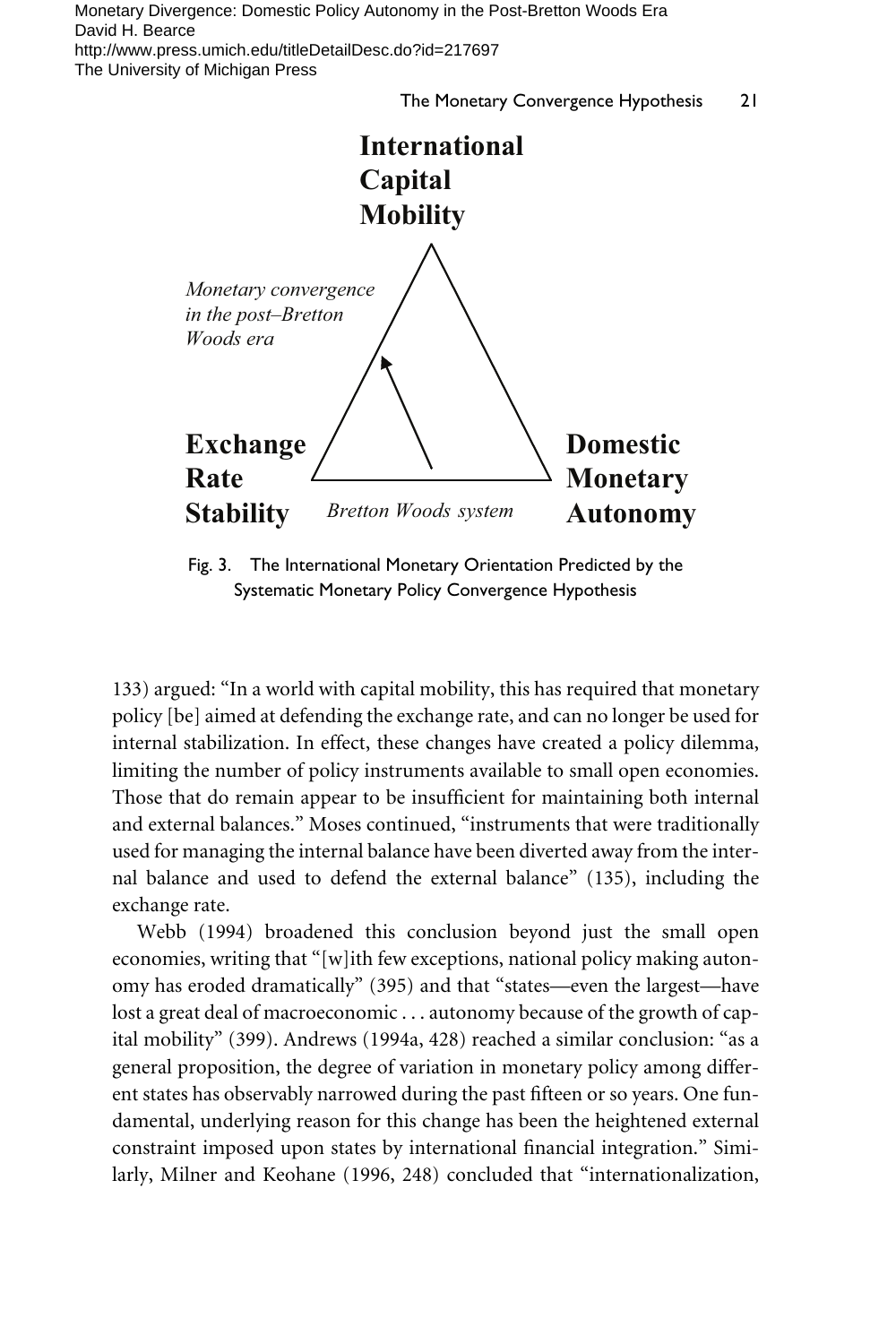The University of Michigan Press

#### 22 **Monetary Divergence**

especially in the form of capital mobility, reduces the autonomy and efficacy of governments' macroeconomic policy choices."

Using stronger language, Cerny (1995, 612) argued that "globalization has undercut the policy capacity of the national state in all but a few areas." These remaining areas certainly do not include monetary policy, as "currency exchange rates and interest rates are increasingly set in globalizing marketplaces, and governments attempt to manipulate them at their peril" (ibid., 609). Perhaps the strongest statement about the loss of domestic monetary autonomy came from Ohmae (1995, 12), who wrote: "as the workings of genuinely global capital markets dwarf their ability to control exchange rates or protect their currency, nation states have become inescapably vulnerable to the disciple imposed by economic choices made elsewhere by people and institutions over which they have no practical control." As such, he continued, "the nation state is increasingly a nostalgic fiction."<sup>3</sup>

As readers should now understand after working through the Mundell-Fleming framework, international capital mobility does not necessarily mean the loss of domestic monetary autonomy, although it is a necessary condition. Oatley (1997, 15–16) correctly noted in his review of the monetary convergence literature: "even if we treat a high level of capital mobility as exogenously given, we are still left with the need to explain which of the remaining two [menu items, exchange rate stability or domestic monetary policy autonomy] will be chosen." To explain this choice, IPE scholars often argued that the costs associated with exchange rate instability and volatility were simply too high for OECD governments and their capitalist supporters to bear. Andrews (1994a, 428) wrote about the Western European experience in this regard, noting a strong regional "predisposition towards exchange rate stability." Webb (1991, 318) advanced an even broader argument, writing that "governments are not willing to tolerate the drastic exchange rate fluctuations that accompany monetary policy choices which reflect only domestic concerns." He continued, "The high costs of exchange rate volatility mean that, despite economic theory, international capital mobility does *not* increase the real-world effectiveness of monetary policy" (319).<sup>4</sup>

3. I include so many quotations by prominent scholars in an effort to demonstrate that monetary policy convergence with the loss of domestic policy autonomy is not a "straw man" hypothesis. To the contrary, these quotes (and many others that I do not reproduce here) show how this hypothesis was forcefully advanced by IPE scholars in the 1990s. Indeed, this literature continues to be cited by IPE scholars as evidence of macroeconomic policy convergence.

4. It is important to acknowledge that many of the scholars cited here were not trying to explain exchange rate stability per se; instead, they were more interested in OECD inflation convergence. In this regard, exchange rate stability and low inflation are different policy outcomes, a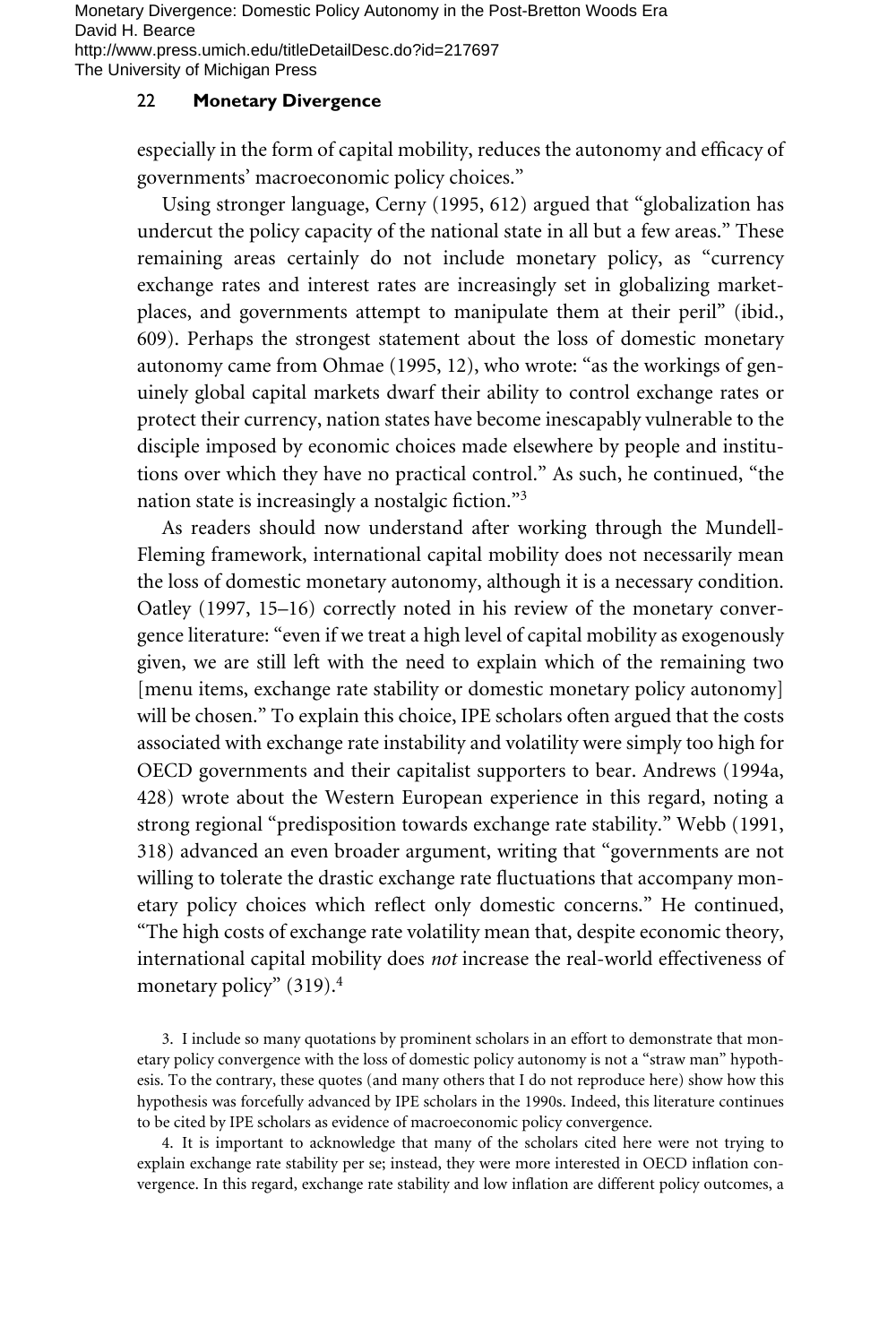Indeed, the first wave of literature on the policy constraints imposed by globalization went beyond the loss of monetary autonomy, often including the loss of fiscal autonomy (see, e.g., Scharpf 1991; Kurzer 1993). With neither fiscal nor monetary policy instruments at their immediate disposal, it was often argued that leftist and rightist political parties, once in power, would have to govern the national economy in a very similar manner. We should thus expect to observe partisan economic policy convergence in the post–Bretton Woods era. Garrett and Lange (1991, 543) summarized, "in anything but the short run, the fiscal and monetary policies of governments of the left and the right should converge." More specifically, convergence was expected to occur on the economic policies and outcomes favored by the political right—notably, reduced government spending, lower inflation, and more stable exchange rates. Kurzer (1993, 3) further argued, while "social democratic parties are again or still in power, . . . they simply follow the cues and programs of rightwing or conservative parties and have no alternatives to proposals to shrink the public sector, privatize social services, and deregulate labor markets."

By the mid-1990s, the hypothesis that economic globalization including international capital mobility was forcing OECD governments of the political left and right to constrain government spending and limiting their fiscal policy choices came under strong attack in the second wave of political science literature on the subject (see table 1). If anything, average OECD government spending relative to the gross domestic product has expanded since the early  $1970s$ ,<sup>5</sup> consistent with the growth in international capital mobility. Scholars now debate whether this rise in relative government spending stems more from greater economic openness including international capital mobility (see Garrett 1995, 1998b) or from deindustrialization unrelated to it (see Iversen and Cusack 2000). Although there are arguably no definitive conclusions, the second-wave debate successfully demonstrated how little evidence exists to support the conclusion that international capital mobility has forced systematic cuts in OECD government expenditures across a wide range of spending cate-

point that I will develop in later chapters. Unfortunately, the two outcomes have become very closely linked in the minds of many IPE scholars, and this link is perhaps reinforced by arguments from economics that exchange rates should stabilize as national inflation rates converge (according to the model of purchasing power parity) and that fixing the exchange rate may be a solution to the problem of domestic inflation. Indeed, on many IPE syllabi, the literature on OECD capital mobility and inflation convergence is situated right next to the literature on fixed exchange rate regimes. The close proximity of these two arguments (international capital mobility and fixed exchange rates) has certainly encouraged acceptance of the monetary policy convergence hypothesis, even if many of the original scholars did not intend to make precisely this argument. I thank Michael Webb for making this point clear to me.

<sup>5.</sup> For evidence on this point, see Garrett 1998a, 813; 1998b, 77.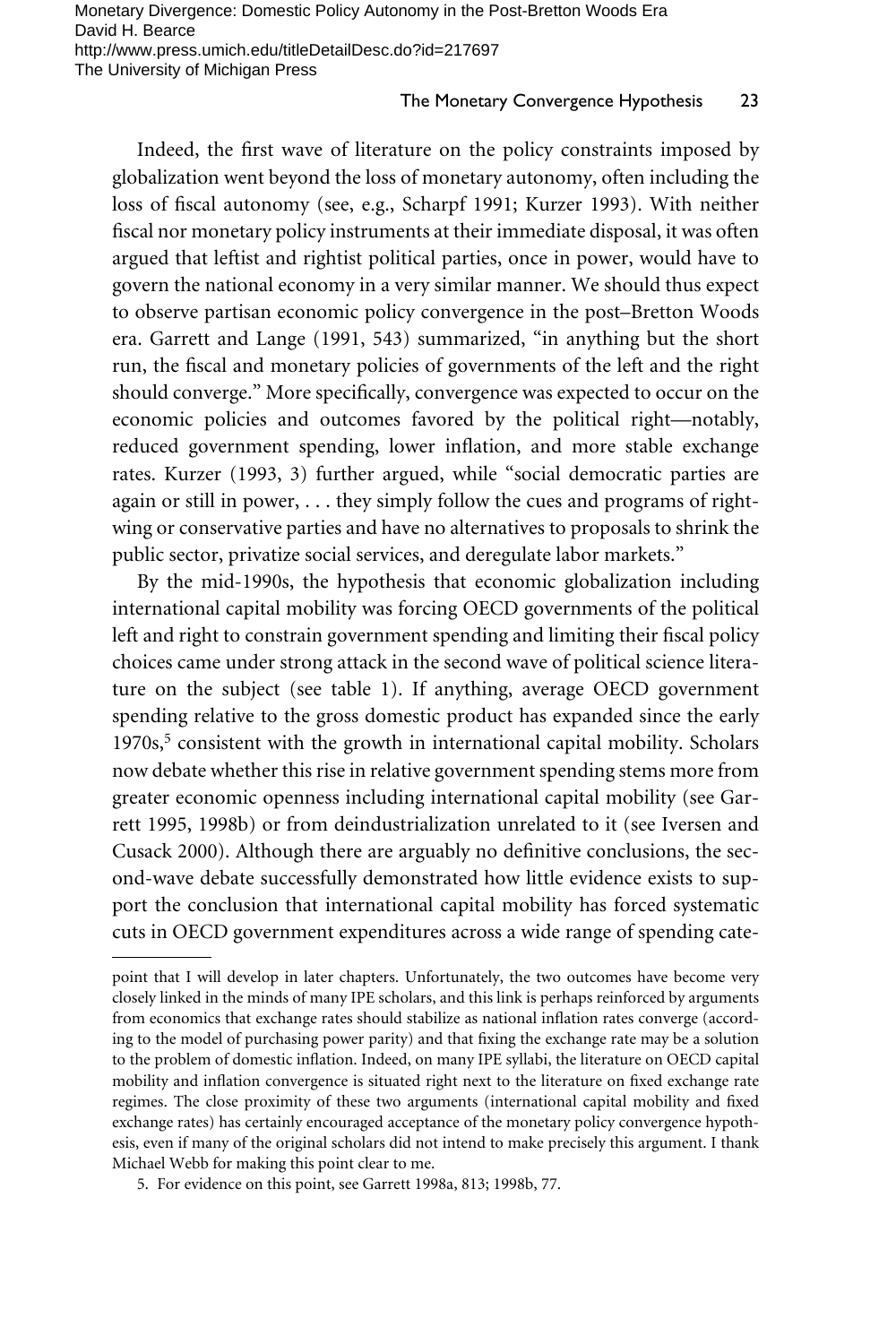The University of Michigan Press

# 24 **Monetary Divergence**

gories (see Burgoon 2001), even if certain advanced industrial democracies have made deliberate choices for fiscal contraction.

But this second wave of literature barely considered the original hypothesis of monetary policy convergence and the related issue of exchange rate stability.<sup>6</sup> On this point, Drezner (2001, 65) observed a "paucity" of empirical studies concerning the policy convergence hypothesis in a number of important issue areas. As further evidence on this point, it is notable that the growing literature on the varieties of capitalism (see, e.g., Kitschelt et al. 1999; Hall and Soskice 2001) tends to focus almost exclusively on national differences with regard to welfare spending, taxation, and regulatory policy without addressing in depth the topic of divergent national monetary policy choices. The unwillingness or inability to test the monetary convergence hypothesis may stem in part from the fact that while it is relatively easy to obtain reliable data on government spending and other fiscal policy indicators, it has been much harder to identify good operational measures for the loss of domestic monetary policy autonomy and corresponding stability of national exchange rates. Thus, the hypothesis of systematic monetary policy convergence has remained largely untested.

This development (or lack thereof) does not mean that all political scientists currently accept the monetary convergence hypothesis. Clearly, some never believed the argument from the outset; for example, Oatley (1999) and Clark and Hallerberg (2000) presented early evidence in support of monetary policy divergence. Other scholars rejected international capital mobility as the real cause for the loss of monetary policy autonomy, but they did so without explicitly rejecting the phenomenon of monetary policy convergence in Western Europe and elsewhere. Thus, we have reached the third wave of literature on the subject, which offers new explanations for monetary cooperation and integration, concepts that are clearly related to the original idea of monetary policy convergence and the corresponding loss of domestic monetary autonomy (see table 1). For example, McNamara (1998, 2) proposed that a new policy consensus on neoliberal economic ideas can explain why "political actors from socialist to conservative [have] supported an exchange rate regime that in effect gives away economic policy tools and limits their ability to use macroeconomic policy to distinguish themselves [to groups in society]."

6. Garrett's work (1995; 1998b) considered the effect of internationalization on national interest rates, but monetary policy was not his primary focus, and he seems to have read his results as being generally consistent with the monetary convergence hypothesis. Finding that an interest rate premium has been imposed on leftist governments who engage in greater fiscal policy expansion, Garrett (1995, 683) speculated that "[i]n time . . . no government would be able to bear this burden."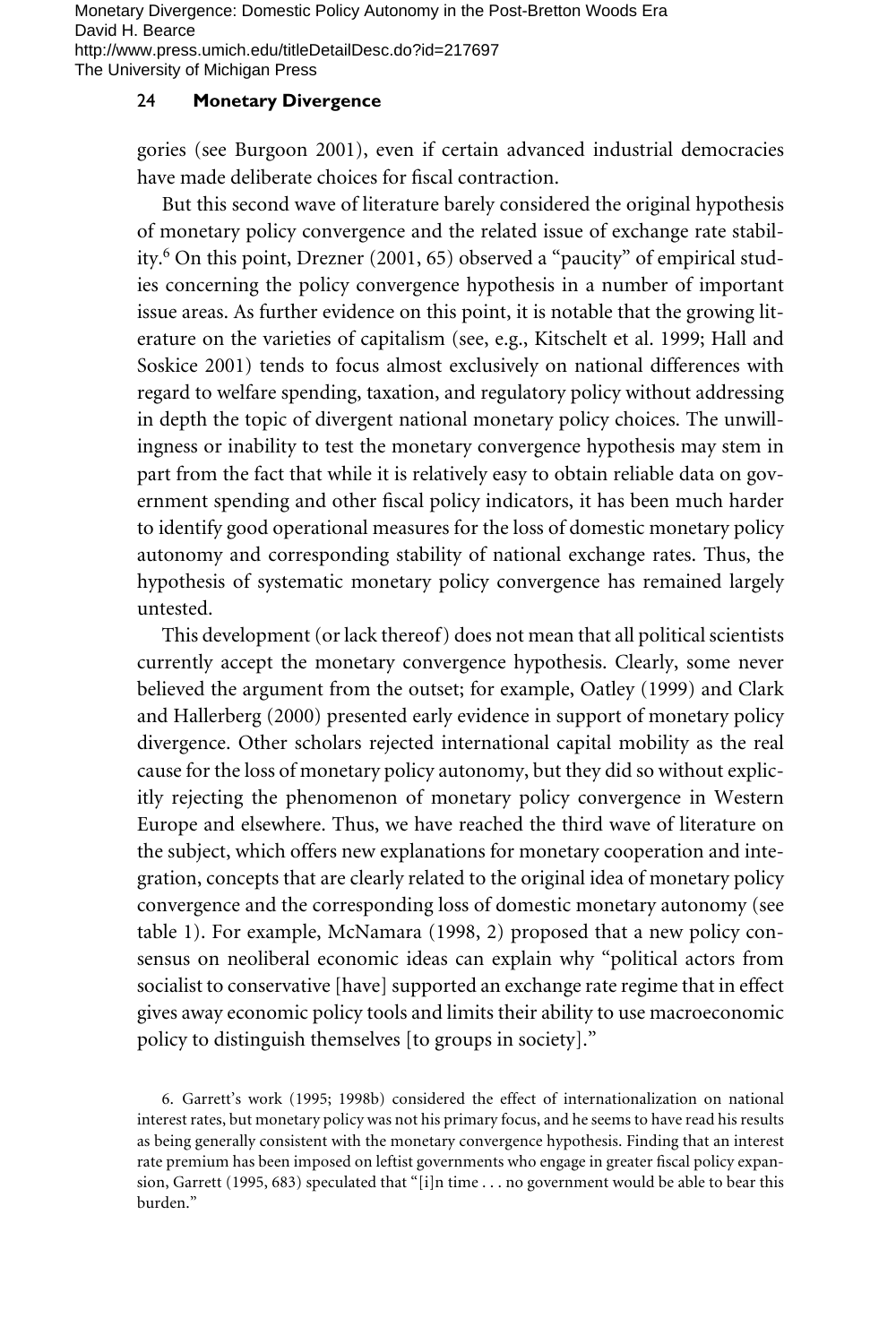At this point in time, it is perhaps tempting to believe that the discipline has moved so far away from the original monetary convergence hypothesis that it is no longer necessary to investigate it empirically. But it seems that the proposition may be on the verge of making a comeback, based on new arguments originating in the field of international economics. For example, Calvo and Reinhart (2002) have described a "fear of floating" phenomenon that leads governments without any formal commitments to fix their exchange rate (i.e., de jure floaters) to behave as de facto fixers. Likewise, Frankel, Schmukler, and Serven (2002) have argued that only the very largest countries can obtain the benefits associated with monetary policy independence. Their empirical work, while strongly criticized by Shambaugh (2004), suggests that monetary policy autonomy is effectively disappearing in most regions of the globe, not just in Western Europe.

Thus, it seems inadequate to say that nobody currently believes in monetary policy convergence so the hypothesis does not require any testing. Many scholars continue to accept the proposition. Furthermore, they do so despite a number of theoretical and empirical problems that I will briefly outline in the next section of this chapter.

#### **3. Problems with the Monetary Convergence Hypothesis**

The first problem facing the monetary convergence hypothesis concerns the nature of "fixed" exchange rates in the post-Bretton Woods era. As evidence of external monetary policy convergence, political scientists often point to the fact that many governments in Western Europe have participated in a series of multilateral monetary and exchange rate regimes since the early 1970s: first the European Snake, then the European Monetary System (EMS), and now the Economic and Monetary Union (EMU). Furthermore, other OECD governments, not directly participating in these regimes, made similar unilateral commitments to "fix" the value of their national currency.

Putting aside for a moment this evidence's limited cross-sectional domain (restricted to only Western Europe), membership in these multilateral currency regimes can be treated as persuasive evidence of external monetary convergence and the corresponding loss of domestic monetary autonomy if—and only if—it can be demonstrated that these monetary commitments have operated as de facto fixed exchange rate regimes, thus significantly constraining the policy choices of member governments with international capital mobility. On this point, the evidence is not particularly strong. Beginning with the European Snake, most observers (see, e.g., Gros and Thygesen 1992; Ungerer 1997; McNamara 1998, chap. 5) have written off this first regional monetary institu-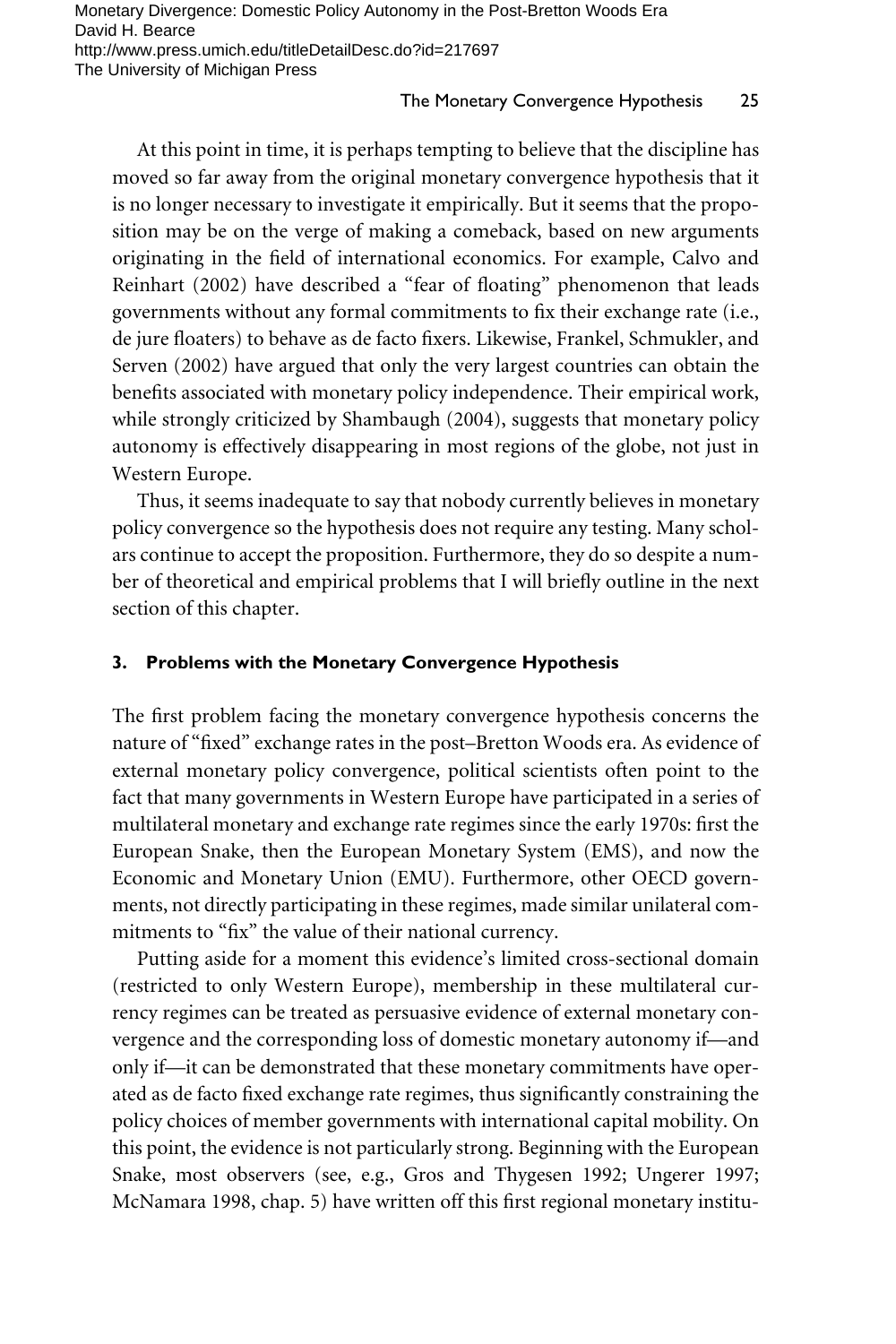#### 26 **Monetary Divergence**

tion as weak and almost completely ineffective in promoting regional exchange rate stability.

Other scholars, including McNamara (1998, chaps. 6–7), have written in more positive terms about the European Snake's successor, the exchange rate mechanism of the European Monetary System. But even if it was associated with less exchange rate variability than the European Snake, the EMS hardly qualifies as a truly fixed exchange rate regime. Its exchange rate mechanism permitted the exchange rates of member states to fluctuate within fairly wide bands as compared to the more fixed Bretton Woods system.<sup>7</sup> Furthermore, when national governments could not maintain their currency values within those bands, the band limits could be realigned, permitting additional domestic monetary autonomy. For such reasons, even optimistic assessments of the EMS characterized the arrangement as "more akin to a crawling peg" than to a fixed exchange rate regime (Froot and Rogoff 1991, 270). Consistent with this view, Ungerer (1997, 174) documented eighteen major realignment events within the EMS from 1979 to 1995, involving more than fifty separate national currency adjustments. Certainly, these realignments became less frequent in the 1990s. But this fact arguably stems less from the achievement of external monetary convergence and more from the decision to widen the EMS bands to 30 percent after the 1992 European exchange rate crisis, thus turning the exchange rate mechanism into something like a "managed float," where formal realignments to maintain the appearance of a "fix" were hardly necessary.

Perhaps the strongest evidence in favor of European monetary convergence emerged in the middle to late 1990s, as many governments in the region prepared for the Economic and Monetary Union, adopting convergence criteria of the 1992 Maastricht Agreement. By the end of 1997, preexisting national monetary and fiscal policy divergences had been reduced, paving the way for the new European regional currency and a common European monetary policy set by the new European Central Bank. But even with this more recent evidence in favor of regional monetary convergence, political scientists must exercise caution.

In retrospect, the late 1990s now appear as an unusual era of high economic

7. The Bretton Woods system had bands around a par value allowing a 2 percent fluctuation (plus or minus 1 percent). By contrast, the EMS band width for most member states was 4.5 percent (plus or minus 2.25 percent) until 1993. For member states needing greater flexibility (e.g., Italy), the band width was 12 percent. The three EMS latecomers (Britain, Spain, and Portugal) also used the wider bands, first negotiated by Italy. After 1993, the bands were further widened to 30 percent (plus or minus 15 percent). As Obstfeld and Rogoff (1995, 73) concluded, this was "a system barely distinguishable from floating."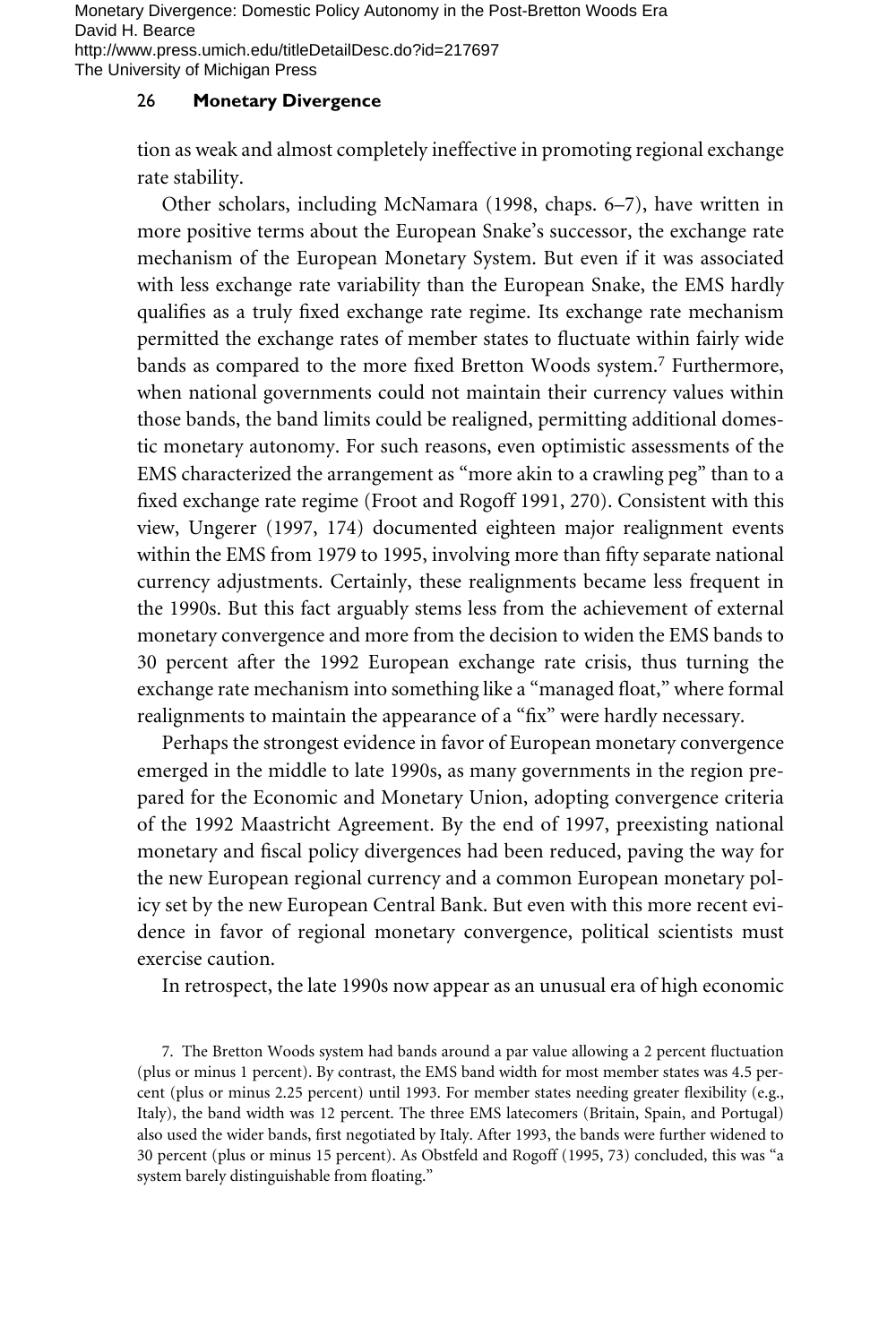growth and low inflation for most of the advanced industrial democracies. If the 1970s can be called a period of stagflation, when governments were simultaneously plagued by stagnant economies and high inflation, the late 1990s might be conversely treated as a period of noninflationary growth. With steady economic growth, tax revenues boomed, allowing governments to reduce their budget deficits and retire public debt (see Gobbin and Van Aarle 2001), often without any substantial cuts in government spending. The lack of corresponding price pressures also meant that the Maastricht inflation target became relatively easy to achieve, permitting nominal interest rates to fall in Europe, as in much of the rest of the global North. In fact, many advanced industrial democracies outside of Western Europe, including the United States, would have effectively satisfied the EMU fiscal and monetary convergence criteria, although there was neither political pressure to do so nor any opportunity to join the new institution. Von Hagen and Strauch (2001, 342) concluded, "There is . . . no need for a 'Maastricht effect' to explain these consolidations."

Von Hagen and Strauch's conclusion, echoed by others,<sup>8</sup> does not mean that some monetary policy convergence has not occurred. But it does suggest that recent policy convergence in Western Europe rests on a somewhat fragile foundation. As the 1990s boom ended and the region again experienced economic contraction with corresponding societal demands for domestic policy autonomy, several governments with EMU commitments found themselves pushing the fiscal limits set by the 1997 Stability and Growth Pact. Other EMU member states have expressed their dissatisfaction with the regional monetary policy set by the European Central Bank.<sup>9</sup> Finally, three EU member states (Britain, Sweden, and Denmark) have quite successfully run their national economies outside of the EMU arrangement, thus demonstrating the potential attractiveness and viability of domestic policy autonomy for European governments in the twenty-first century. Consequently, because several EU governments remain outside the institution and because many of those inside are behaving in a manner inconsistent with the rules for regional policy convergence, it is not reasonable to conclude that the EMU represents the final proof of Western European policy convergence. I will return to this point in chapter 7.

If—despite all the evidence to the contrary—political scientists still wish to insist that such European monetary regimes as the Snake and the EMS are con-

9. See, for example, *Economist* 2001b.

<sup>8.</sup> See also an unpublished paper by Ringe (2003) showing that success in meeting the various Maastricht convergence criteria can largely be explained by a business cycle model.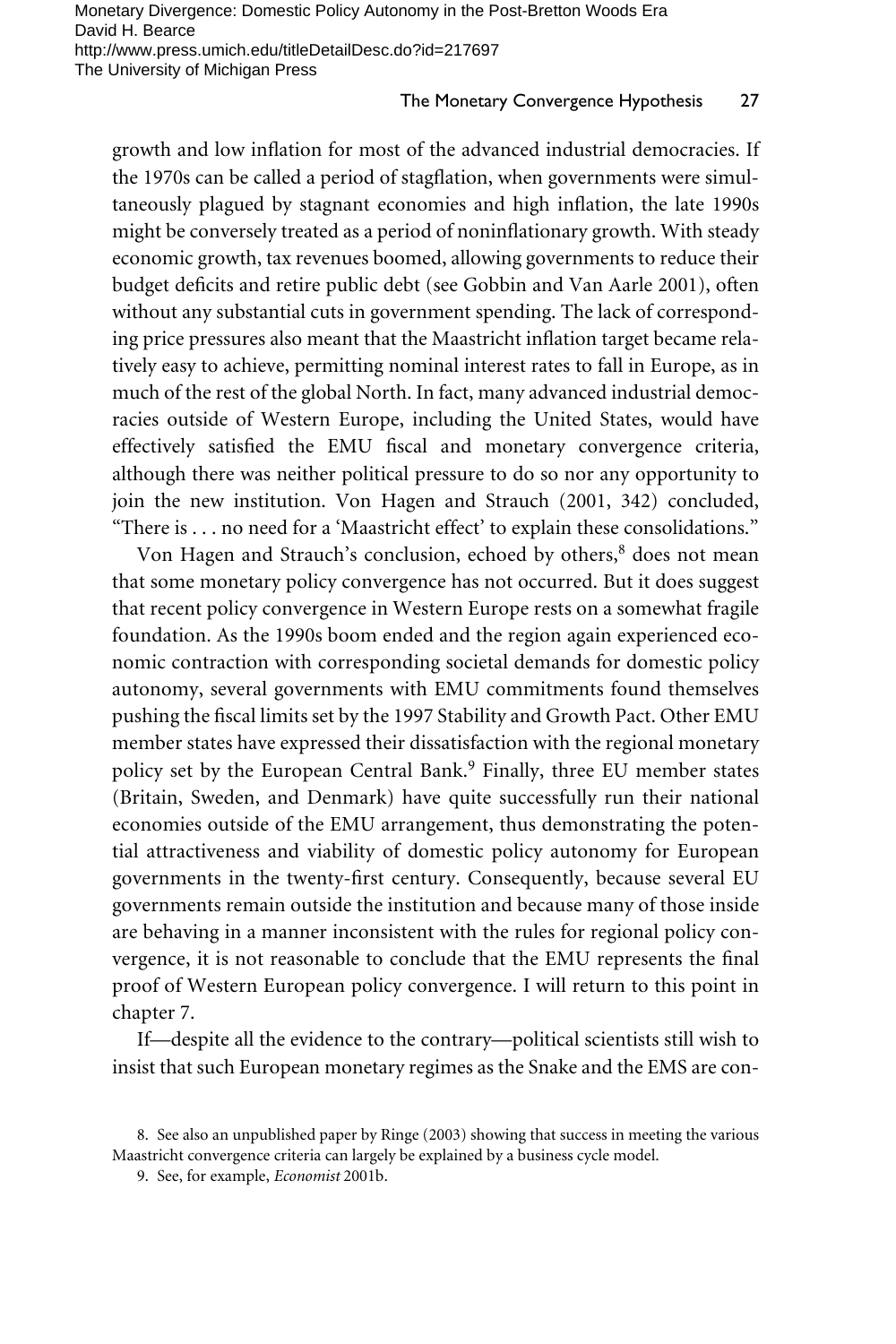The University of Michigan Press

#### 28 **Monetary Divergence**

sistent with de facto exchange rate fixity, then they run up against a new problem regarding the monetary convergence hypothesis. This second problem concerns its now ambiguous theoretical domain. If we treat membership in a European multilateral currency regime as a strong indicator of monetary policy convergence, what can we say about the OECD governments in North America and the Pacific, who have not created and participated in formal monetary regimes like those found in Western Europe? Can we reasonably conclude that Western Europe has converged with regard to monetary policy but that the other OECD governments in North America and the Pacific have not? If we accept such a conclusion, what does this regional dichotomy say about the various possible explanations for monetary policy convergence?

In fact, it is very hard to square this empirical conclusion—that Western Europe is monetary policy convergent while the other OECD governments are not—with the major theoretical explanations advanced in the third wave of literature (see table 1 in chap. 1) to explain monetary cooperation and integration in Western Europe. McNamara (1998) put forth an explanation based on neoliberal policy ideas, while Frieden (2002) updated his earlier argument focusing on the political pressure applied by international exporters and investors, who favor exchange rate stability. If these are indeed the major factors directly explaining monetary cooperation and exchange rate stability, then we must acknowledge the power of neoliberal economic ideas in the non-European OECD countries, especially the United States and Japan.10 Likewise, it becomes necessary to recognize the political pressure that can be applied by internationally oriented big business in every capitalist economy. These possible explanations for monetary policy convergence lead us toward the conclusion that it must be a broad OECD experience.<sup>11</sup> Yet the standard political science measure for monetary policy convergence—membership in a multilateral currency regime, with nonmembership marking domestic policy autonomy leads us to a different conclusion: that policy convergence has been a uniquely European phenomenon. Simply stated, it is hard to reconcile our currently limited empirical evidence for monetary policy convergence with the theoretical explanations that have recently been advanced to explain it.

A third potential problem facing the monetary convergence hypothesis concerns these very theoretical explanations: the influence of neoliberal policy ideas among statist actors and the growing political power exerted by societal actors, such as international exporters and investors, who prefer monetary

<sup>10.</sup> The United States is regularly identified as a neoliberal political economy (see, e.g., Iversen and Wren 1998). On the influence of neoliberal policy ideas in Japan, see Takenaka 1991.

<sup>11.</sup> This is true despite the fact that both McNamara and Frieden test their arguments only on European cases.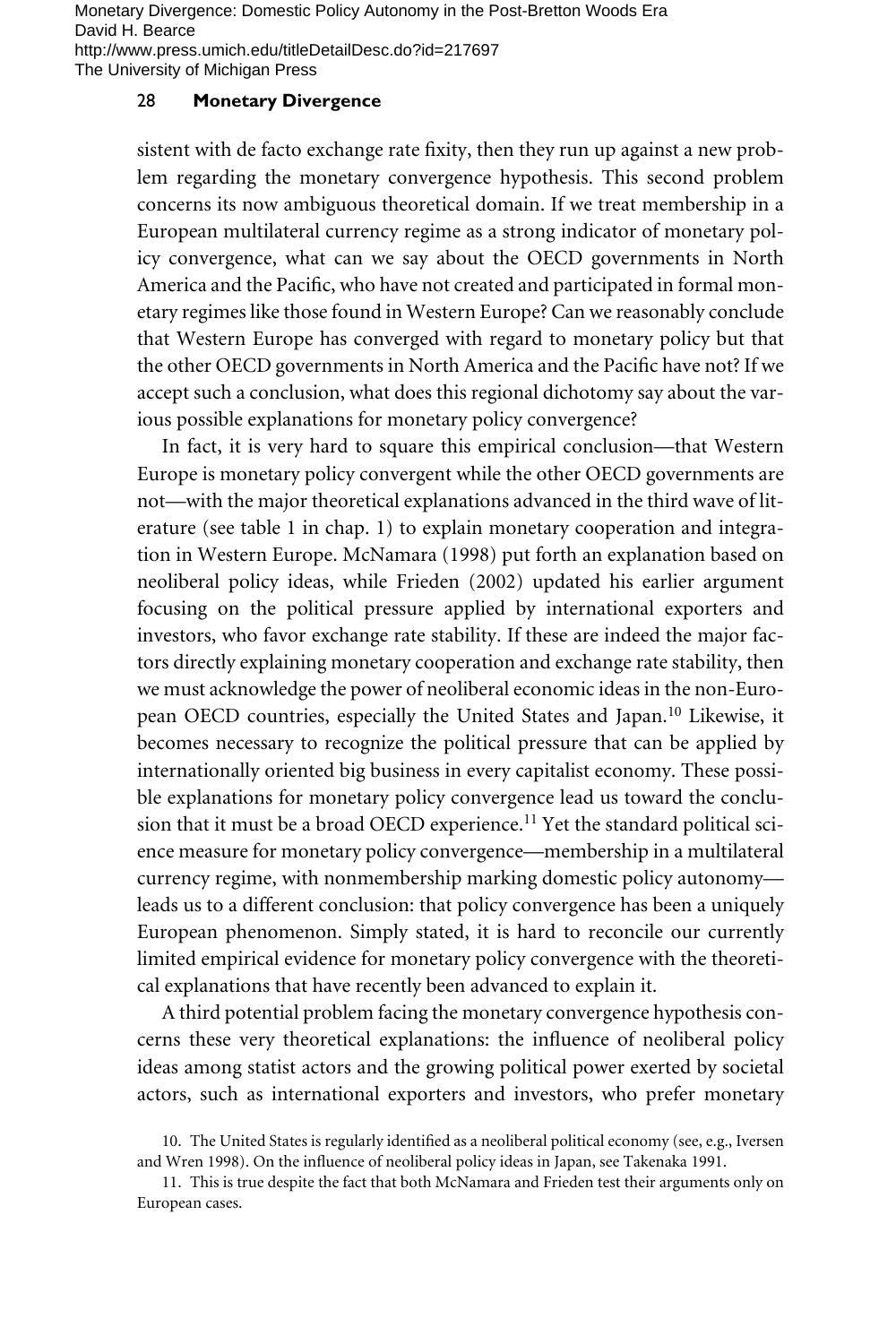integration and exchange rate stability. While McNamara (1998) and Frieden  $(2002)$  made very reasonable arguments about the potential influence of these factors, their empirical work does not discuss or include important countervailing policy ideas and societal political pressures.

Even if triumphing over Keynesian ideas in the l980s, neoliberal policy ideas, drawn from monetarist economic theory and supposedly pushing governments toward external policy convergence, had to contend with major new policy ideas in the 1990s. The most notable new contender went by the name of endogenous growth—or new growth—theory.<sup>12</sup> This economic policy idea, which was especially influential within left-wing political circles (see Boix 1997, 1998), made novel arguments to justify state intervention in the national economy, provided that government spending was directed toward public investment projects including infrastructure, worker training, and research and development. Thus, just as certain ideas were pushing governments toward external policy convergence, other ideas were leading governments back toward fiscal expansion and associated domestic policy autonomy.

Likewise, even if international exporters and investors pressured governments for monetary integration and exchange rate stability, OECD governments also faced countervailing pressures for domestic policy autonomy from the nontradable service sector. Iversen, Wren, and Cusack (Iversen and Wren 1998; Iversen and Cusack 2000) have demonstrated the political influence of this domestically oriented economic sector in setting national economic priorities. Even if it does not have the same exit option afforded international investors, the service sector's large and growing economic size gives it a powerful voice in pushing democratic governments toward domestic policy autonomy and away from exchange rate stability.<sup>13</sup> In short, much the same logic concerning interest group pressures that has been used to explain external policy convergence could also be employed to explain domestic policy divergence. Indeed, I will do precisely this in chapter 5.

The fourth and final problem that the logic underlying the monetary convergence hypothesis must confront was mentioned in chapter 1. The second wave of scholarship on the effects of economic globalization and international capital mobility soundly rejected the proposition of fiscal policy convergence in the post–Bretton Woods era (see, e.g., Garrett 1995; Garrett 1998b; Kitschelt

<sup>12.</sup> On endogenous—or new growth—theory, see Aschauer 1990; Barro 1990; Romer 1990; Barro and Sala-I-Martin 1995; Alesina and Perotti 1996. For a concise summary, see Gilpin 2001, chap. 5.

<sup>13.</sup> On the size of the nontradable service sector, see the 1994 article by De Gregorio, Giovannini, and Wolf. Their evidence shows that services are not becoming more tradable. Hence, this sector would continue to hold preferences for domestic policy autonomy.